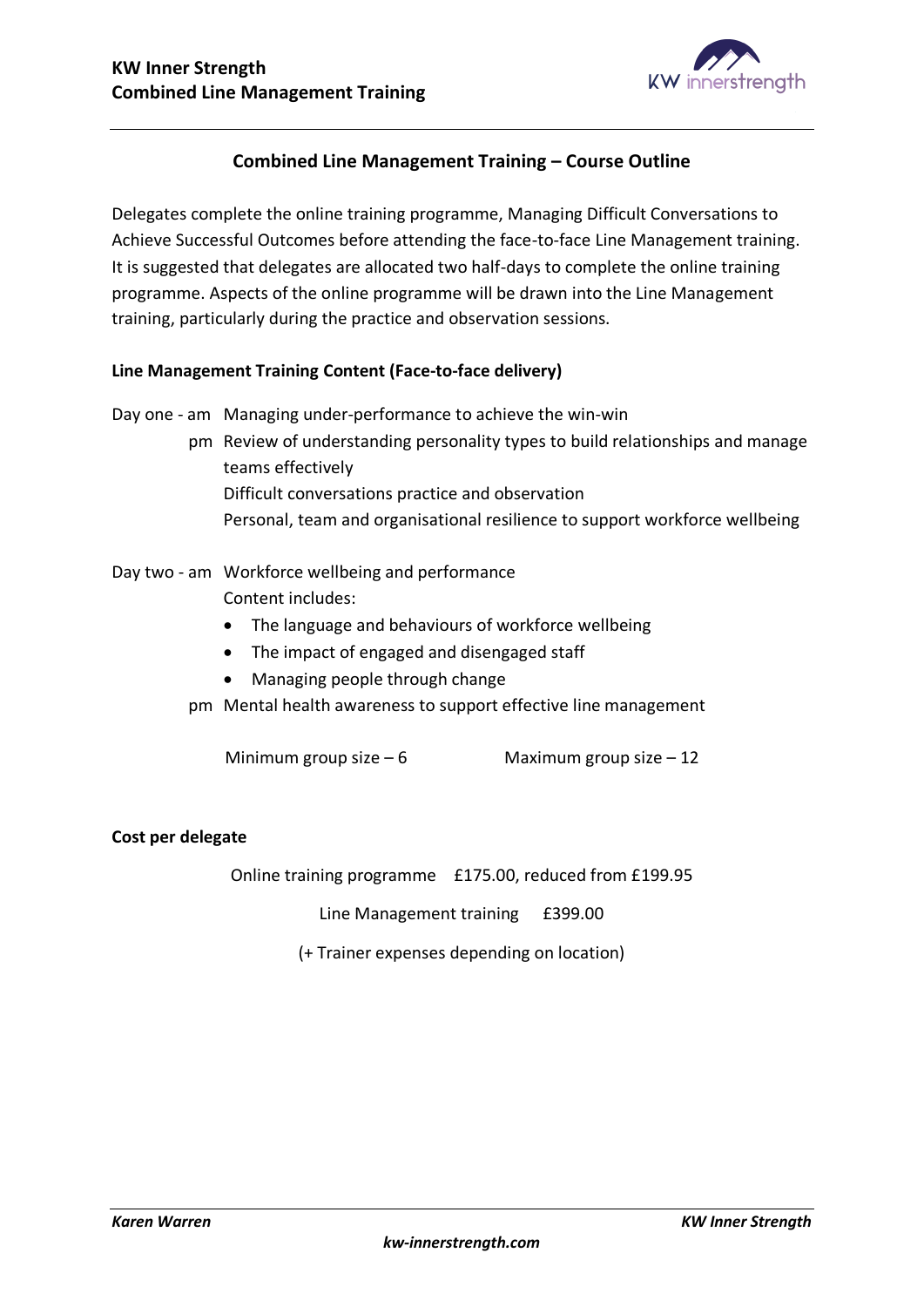

Content includes:

- Defining expectations of performance, behaviour and attendance
- Communicating with influence
- The impact of engaged and dis-engaged staff
- Managing escalating behaviours
- Mental health awareness, introducing the conversation and signposting people to support
- Developing performance objectives to achieve tangible results
- Personal, team and organisational resilience

# **Online Training Programme**

## **Managing Difficult Conversations to Achieve Successful Outcomes**

## **Chapter 1 Introduction**

• Welcome and course content

## **Chapter 2 Your style of leadership**

- The legacy of your leadership
- Re-connect with your strengths
- Barriers to progress

## **Chapter 3 Identifying the problem**

- Defining expectations of performance, behaviour and attendance
- Role model behaviours

## **Chapter 4 Environment and planning**

- The right environment for effective listening
- Planning, preparation and evidence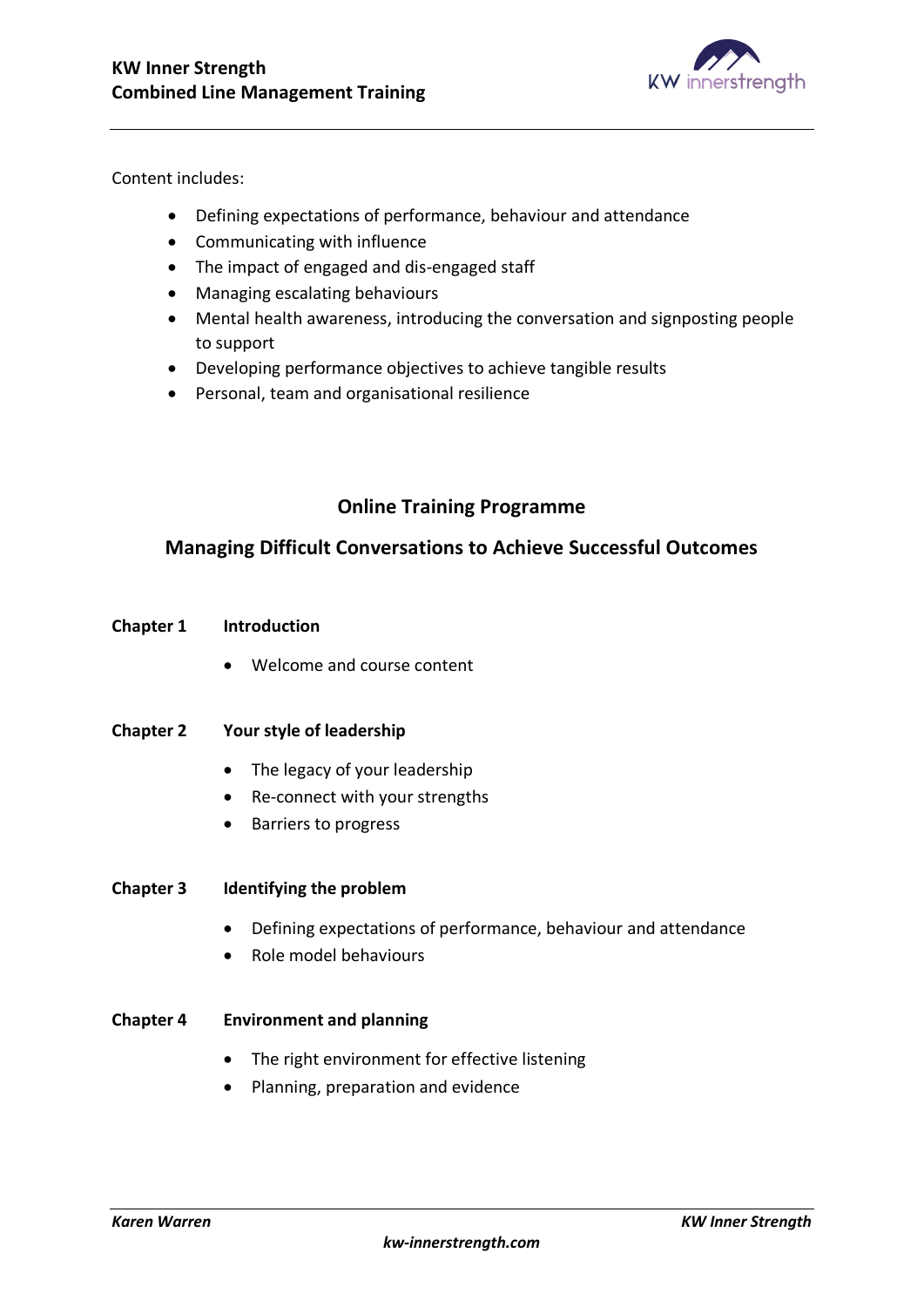

## **Chapter 5 Managing the difficult conversation**

- Managing the conversation effectively
- Assertive and effective communication
- Managing escalating behaviours

## **Chapter 6 Achieving successful outcomes**

- The answers are with them
- Defining expectations for change
- Monitoring progress

#### **Chapter 7 Maximise your success**

- Personality type can make a difference
- Managing effectively in relation to gender and age
- Performance management to support progress
- Performance management sample objectives

#### **Chapter 8 Summary, next steps and feedback**

• Summary and next steps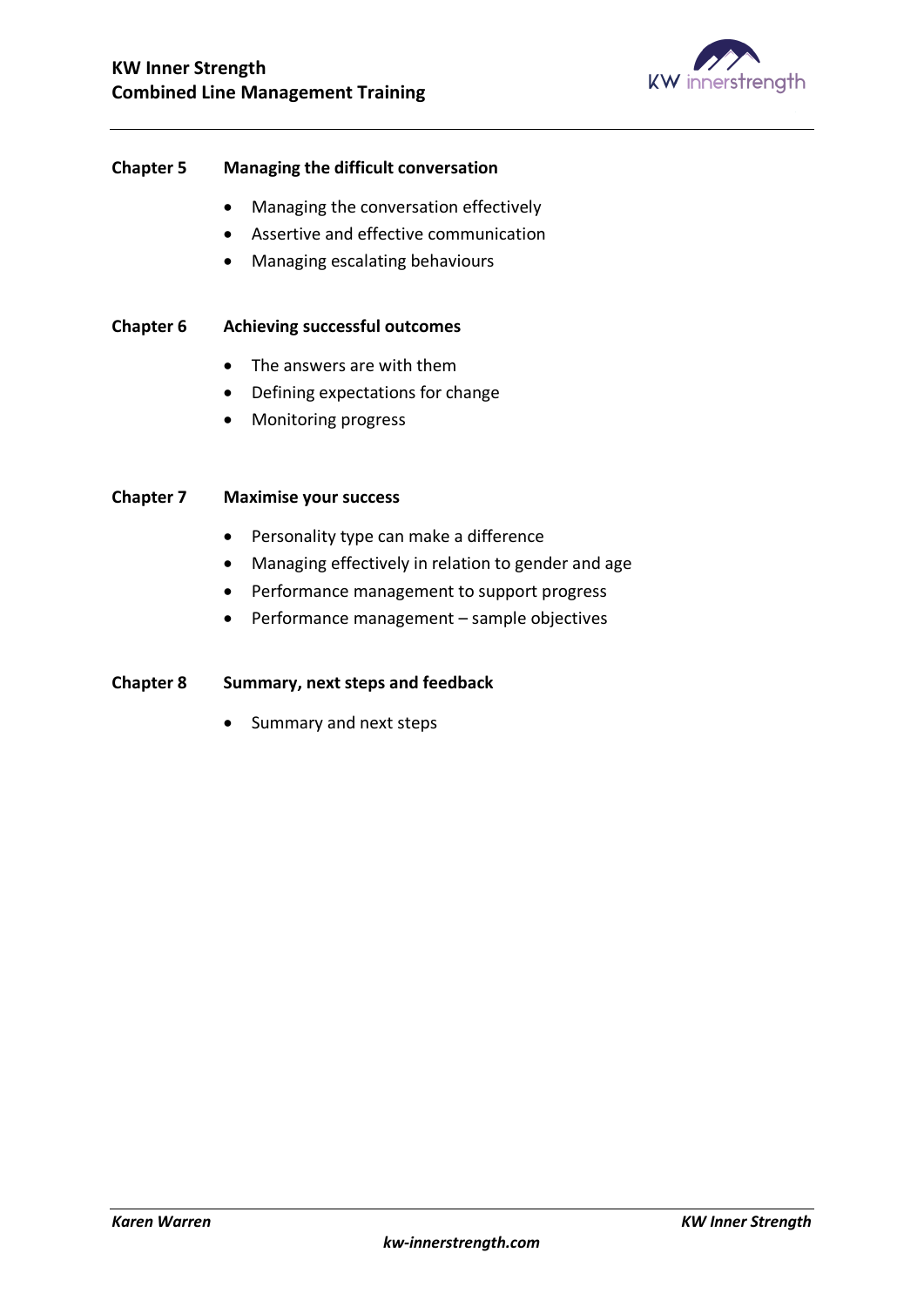

# **Line Management Training – Course Content**

#### **Managing under-performance to achieve the win-win**

Managing under-performance, unacceptable behaviour or poor attendance can be a challenge. People generally don't like to be confronted with those issues and so Line Managers might be reluctant to address them, as they fear conflict and escalating behaviours. This session will help Line Managers to develop consistent policies and processes which support the effective management of staff issues, consider their current style of communication and develop ways to maintain their resilience during times of conflict. Dealt with effectively, Line Managers can achieve the win-win. They will address issues and communicate with confidence and their teams will feel supported and valued.

Content includes:

- A SWOT perspective on current working practices
- The value of a consistent approach
- Defining expectations of performance, behaviour and attendance
- A balance between developmental and positive feedback
- Communicating to manage your time assertively and effectively
- Maintaining your resilience

#### **Understanding personality types to build relationships and manage your team effectively**

Personality type is a key part of how a person communicates and behaves. With an insight into their own personality type and that of their team members, Line Managers can develop a greater awareness of how to communicate with, motivate and influence their team effectively. The session reinforces that there are strengths within each personality type and considers team profiles to identify the dominant and less-dominant traits of the team. We also consider the impact of stress and anxiety on an individual's personality type to support Line Managers to identify potential issues proactively.

Content includes:

- Recap of introversion, extroversion, thinking and feeling
- What a bad day can look like
- The impact of stress and anxiety
- Connecting effectively with different personality types
- Building the strength of your team